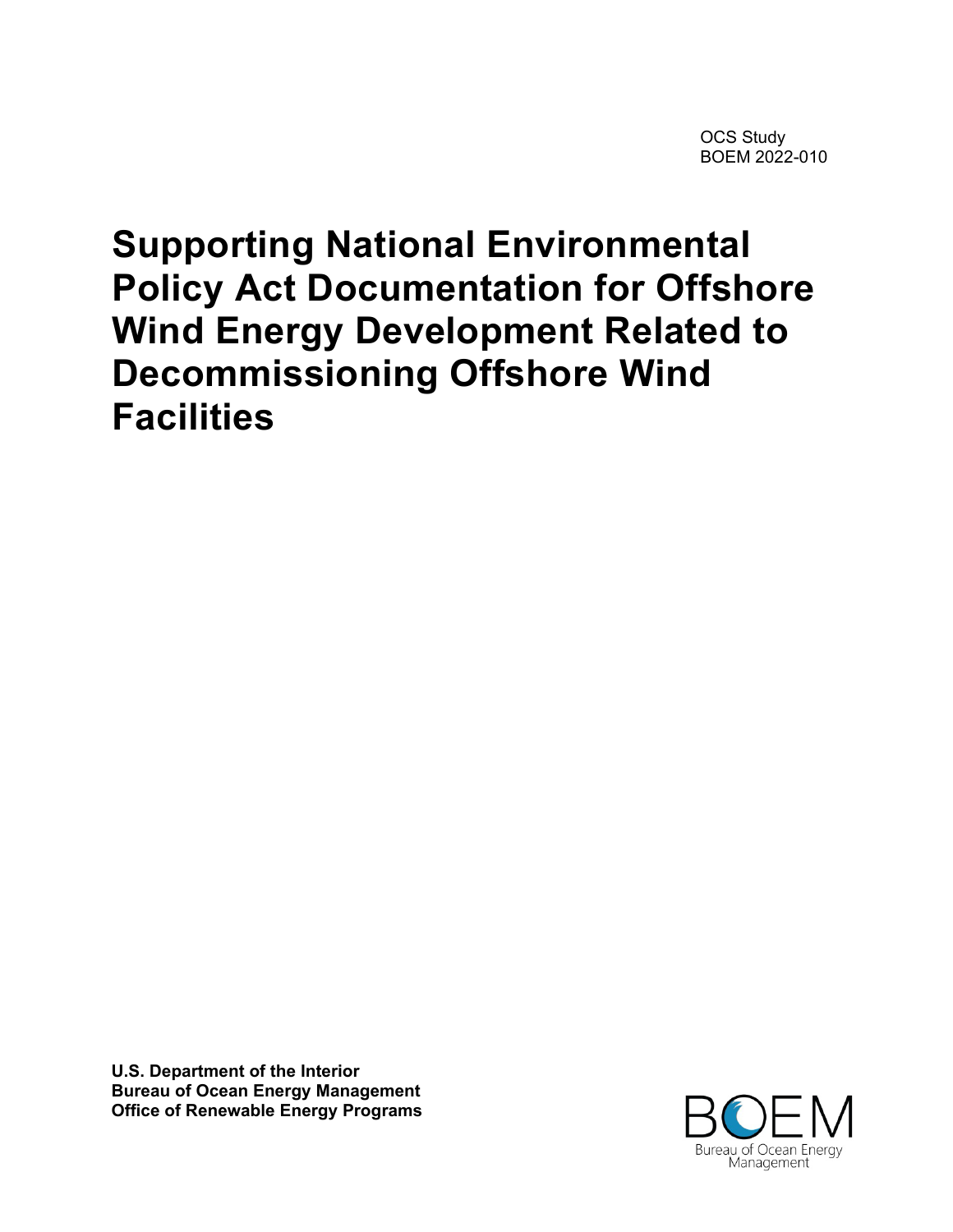OCS Study BOEM 2022-010

# **Supporting National Environmental Policy Act Documentation for Offshore Wind Energy Development Related to Decommissioning Offshore Wind Facilities**

February 2022

Authors: Keith Fernandez, Jr. Pamela Middleton Jennifer Salerno Bethany Barnhart

Prepared under BOEM Call Order #140M0121F0012 By Booz Allen Hamilton 8283 Greensboro Ave McLean, Virginia

**U.S. Department of the Interior Bureau of Ocean Energy Management Office of Renewable Energy Programs**

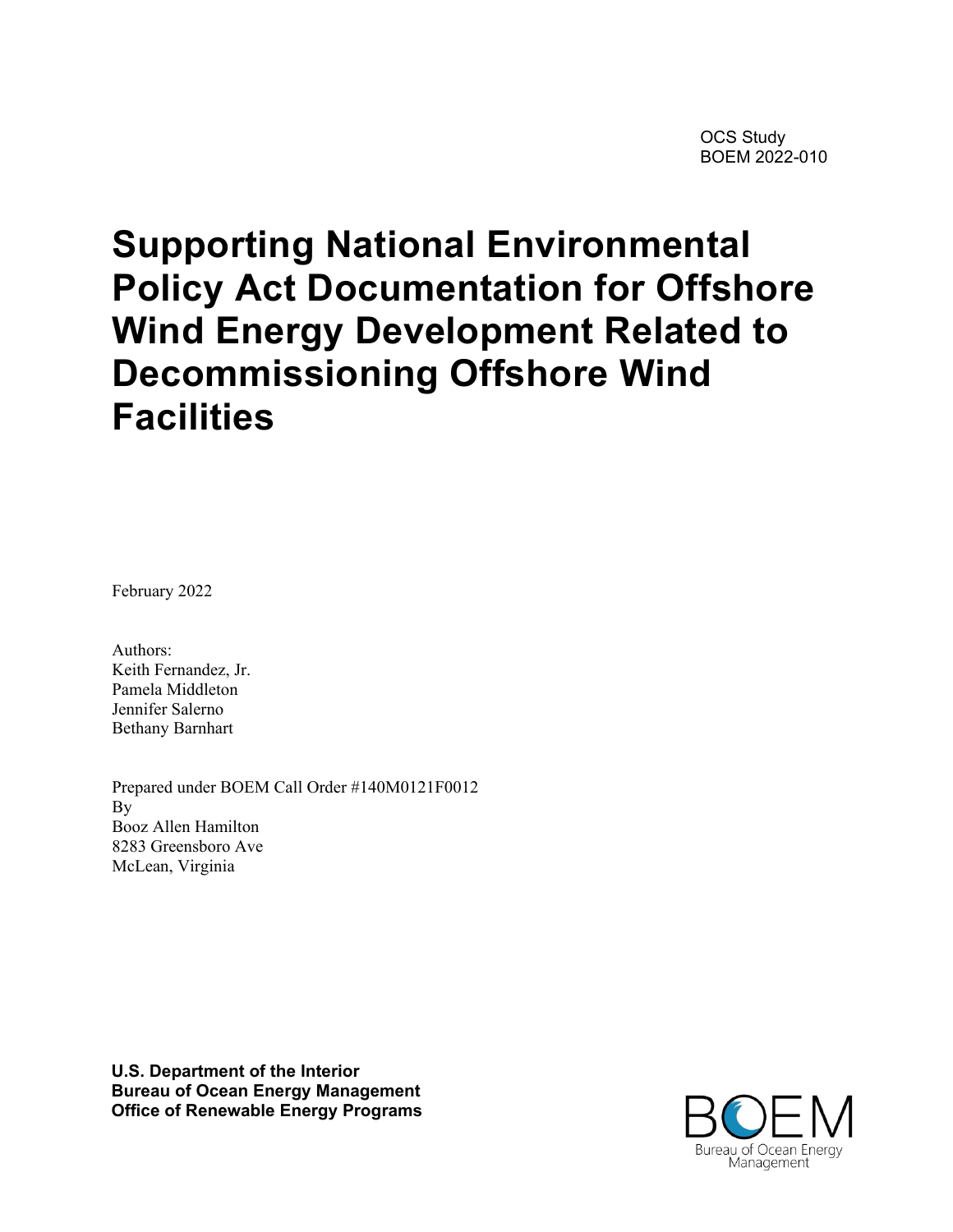#### **DISCLAIMER**

Study concept, oversight, and funding were provided by the U.S. Department of the Interior, Bureau of Ocean Energy Management (BOEM), Office of Renewable Energy Programs, Sterling, VA, under Call Order 140M0121F0012. This report has been technically reviewed by BOEM, and it has been approved for publication. The views and conclusions contained in this document are those of the authors and should not be interpreted as representing the opinions or policies of the U.S. Government, nor does mention of trade names or commercial products constitute endorsement or recommendation for use.

## **REPORT AVAILABILITY**

To download a PDF file of this report, go to the US Department of the Interior, Bureau of Ocean Energy Management website and search on 2022-010. The report is also available at the National Technical Reports Library at [https://ntrl.ntis.gov/NTRL/.](https://ntrl.ntis.gov/NTRL/)

## **CITATION**

Fernandez, K., Middleton, P., Salerno J., Barnhart, B. 2021. Supporting National Environmental Policy Act Documentation for Offshore Wind Energy Development Related to Decommissioning Offshore Wind Facilities. Washington (DC): U.S. Department of the Interior, Bureau of Ocean Energy Management. OCS Study BOEM 2022-010 13 p.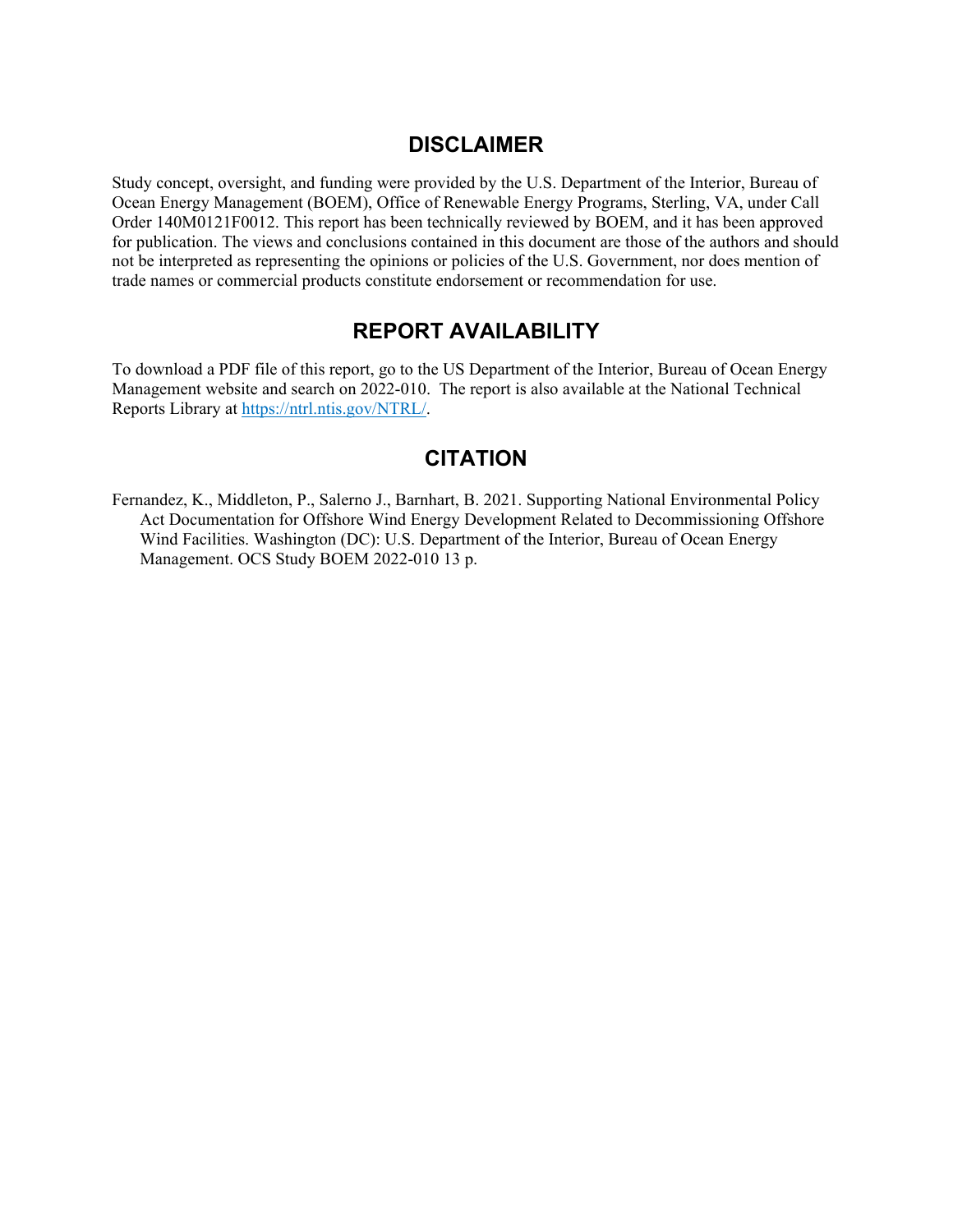# **Contents**

| $\mathbf 1$    |  |  |
|----------------|--|--|
| $\overline{2}$ |  |  |
| 2.1            |  |  |
| 2.2            |  |  |
| 2.3            |  |  |
| 3              |  |  |
| 3.1            |  |  |
| 3.2            |  |  |
| 3.3            |  |  |
| 3.4            |  |  |
| $\overline{4}$ |  |  |
| 5              |  |  |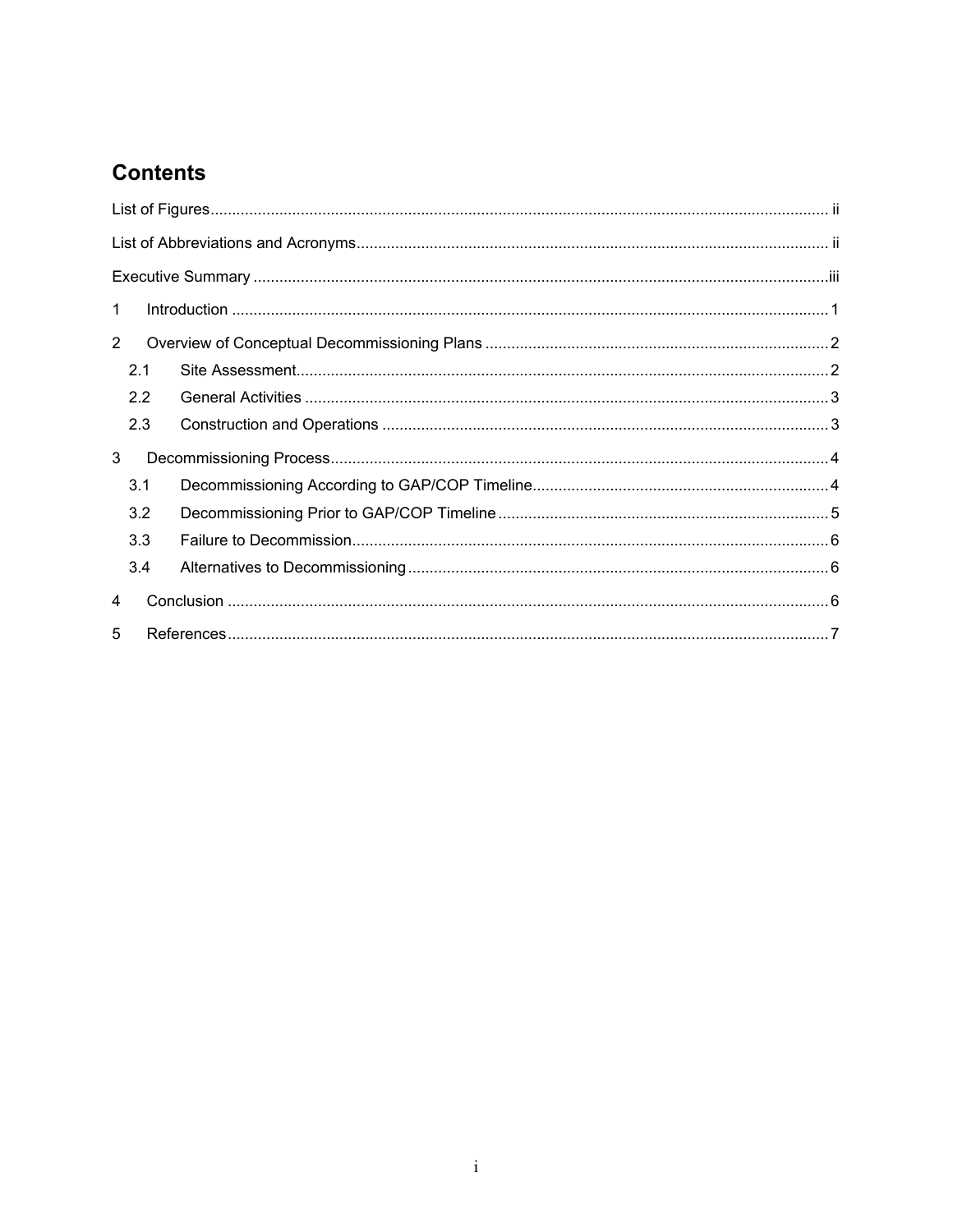# <span id="page-4-0"></span>**List of Figures**

# <span id="page-4-1"></span>**List of Abbreviations and Acronyms**

| Bureau of Ocean Energy Management                              |
|----------------------------------------------------------------|
| <b>Construction and Operations Plan</b>                        |
| Department of the Interior                                     |
| Environmental Studies Program Information System               |
| <b>Facility Design Report and Facility Installation Report</b> |
| <b>General Activities Plan</b>                                 |
| <b>Outer Continental Shelf</b>                                 |
| <b>Offshore Wind Facility</b>                                  |
| Rights-of-Way                                                  |
| Rights-of-Use and Easement                                     |
| Site Assessment Plan                                           |
|                                                                |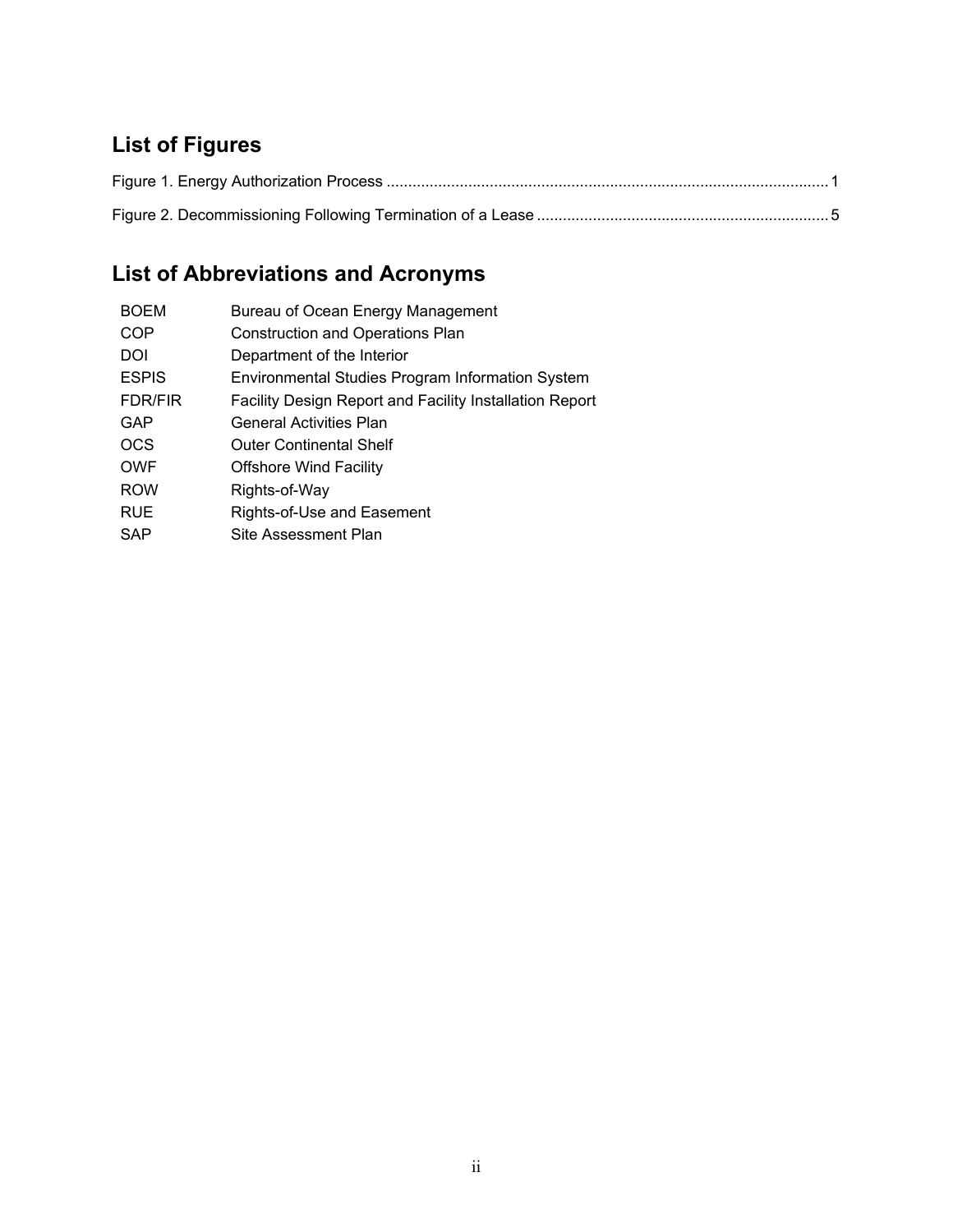## <span id="page-5-0"></span>**Executive Summary**

The Bureau of Ocean Energy Management's (BOEM) ability to guarantee that a lessee or grantee can efficiently decommission their offshore wind facilities on the Outer Continental Shelf (OCS) comes from BOEM's stringent regulations and comprehensive system of financial assurances, authorized by Section 388 of the Energy Policy Act of 2005. BOEM's implementing regulations at 30 CFR 585 provide specific financial security requirements for OCS projects and requires the lessee to provide a surety bond or other form of financial assurance. BOEM requires leaseholders to prepare conceptual decommissioning plans when their project is first proposed and requires more detailed plans for evaluation at the time decommissioning is requested. This report provides an overview of the processes, regulatory requirements, and financial assurances imposed by BOEM for decommissioning offshore wind facilities on the Outer Continental Shelf. This white paper is a living document and will be updated as new information becomes available.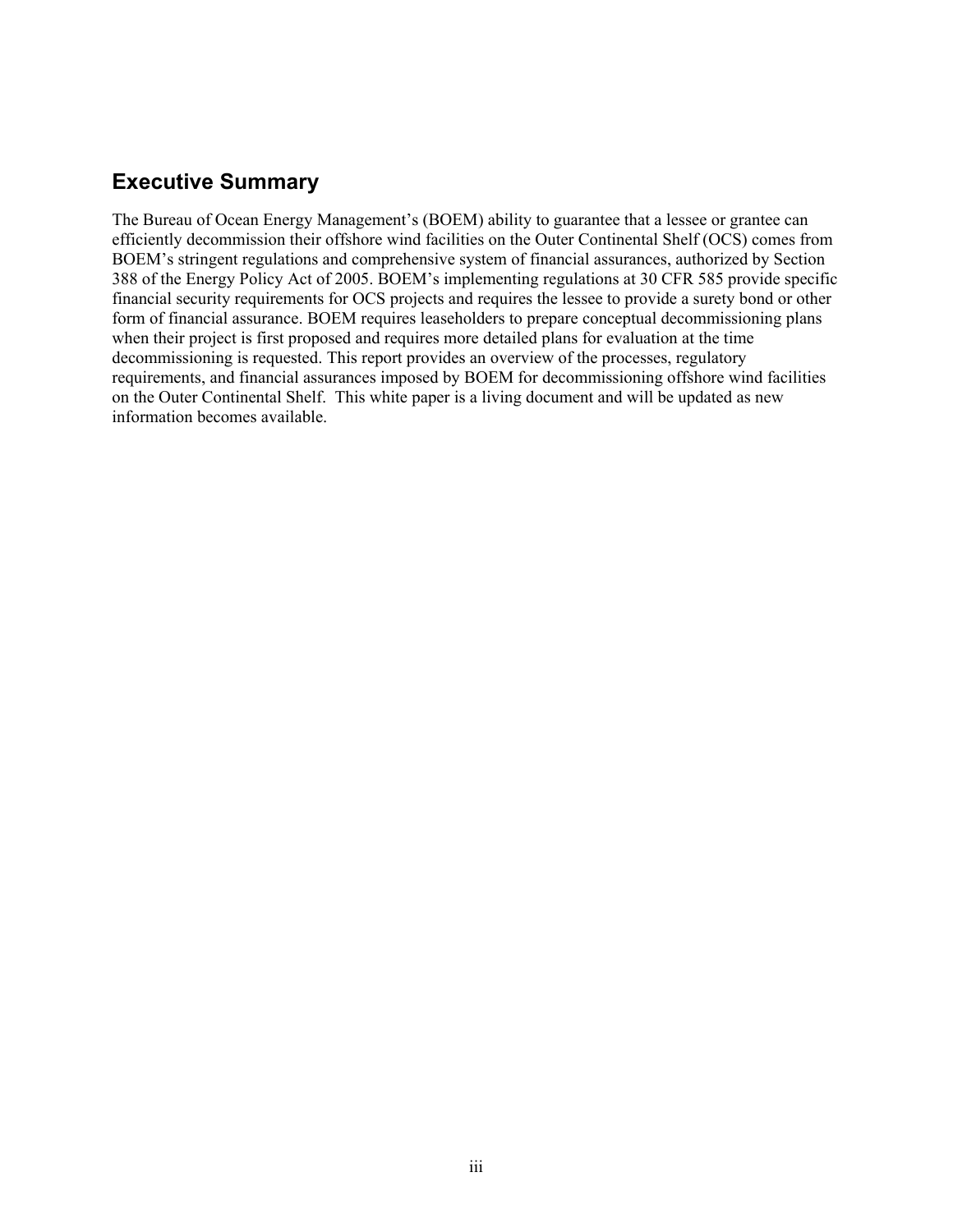# <span id="page-6-0"></span>**1 Introduction**

In 2009, the Department of the Interior (DOI) announced final regulations for the Outer Continental Shelf (OCS) Renewable Energy Program, which was authorized by Section 388 of the Energy Policy Act of 2005 (Bureau of Ocean Energy Management [BOEM], 2019a). DOI's BOEM is responsible for implementing these regulations, which provide a framework for issuing leases, easements, and rights-ofway for OCS activities that support the production and transmission of renewable energy, including offshore wind (BOEM, 2019a). These regulations also established a framework for orderly, safe, and environmentally responsible OCS renewable energy development and provided a fair return for use of OCS lands (BOEM, 2020a).

Section 388 of the Energy Policy Act shaped the renewable energy authorization process as four main phases: planning and analysis, issuance of a lease or grant, site assessment, and construction and operations [\(Figure 1\)](#page-6-1). The planning and analysis phase seeks to identify suitable areas for wind energy leasing through a collaborative and analytical process that engages stakeholders, Tribes, and state and federal government agencies. In this phase, BOEM also conducts environmental compliance reviews and consultations with Tribes, states, and natural resource agencies. After a suitable area for wind energy generation is determined, the leasing phase begins. The leasing phase results in the issuance of a commercial wind energy lease through either a competitive or noncompetitive process. A lessee is not allowed to begin construction or any other activities on the lease during this phase. After securing the lease, the site assessment phase begins, which includes a Site Assessment Plan (SAP) and a conceptual decommissioning plan of the proposed site assessment facilities such as a met tower or met buoy, which must be approved by BOEM before any site assessment activities may begin. Upon completion of activities approved in the SAP, the construction and operations phase commences. Under the construction and operation phase, the lessee is required to submit a Construction and Operations Plan (COP), which also includes conceptual decommissioning plans for the entire renewable energy facility.

| <b>Planning and Analysis</b>       | $\cdot$ BOEM identifies an area suitable for wind energy<br>leasing.                                                                                             |
|------------------------------------|------------------------------------------------------------------------------------------------------------------------------------------------------------------|
| <b>Issuance of Lease or Grant</b>  | <b>•BOEM</b> issues lease or grant.<br>• First round of financial assurance is required.                                                                         |
| <b>Site Assessment</b>             | •SAP is required and includes conceptual<br>decommissioning plans.<br>•BOEM may require more financial assurance depending<br>on activities proposed in the SAP. |
| <b>Construction and Operations</b> | $\cdot$ COP is required and includes conceptual<br>decommissioning plans.<br>•BOEM may require more financial assurance depending<br>on activities in the COP.   |

<span id="page-6-1"></span>**Figure 1. Energy Authorization Process**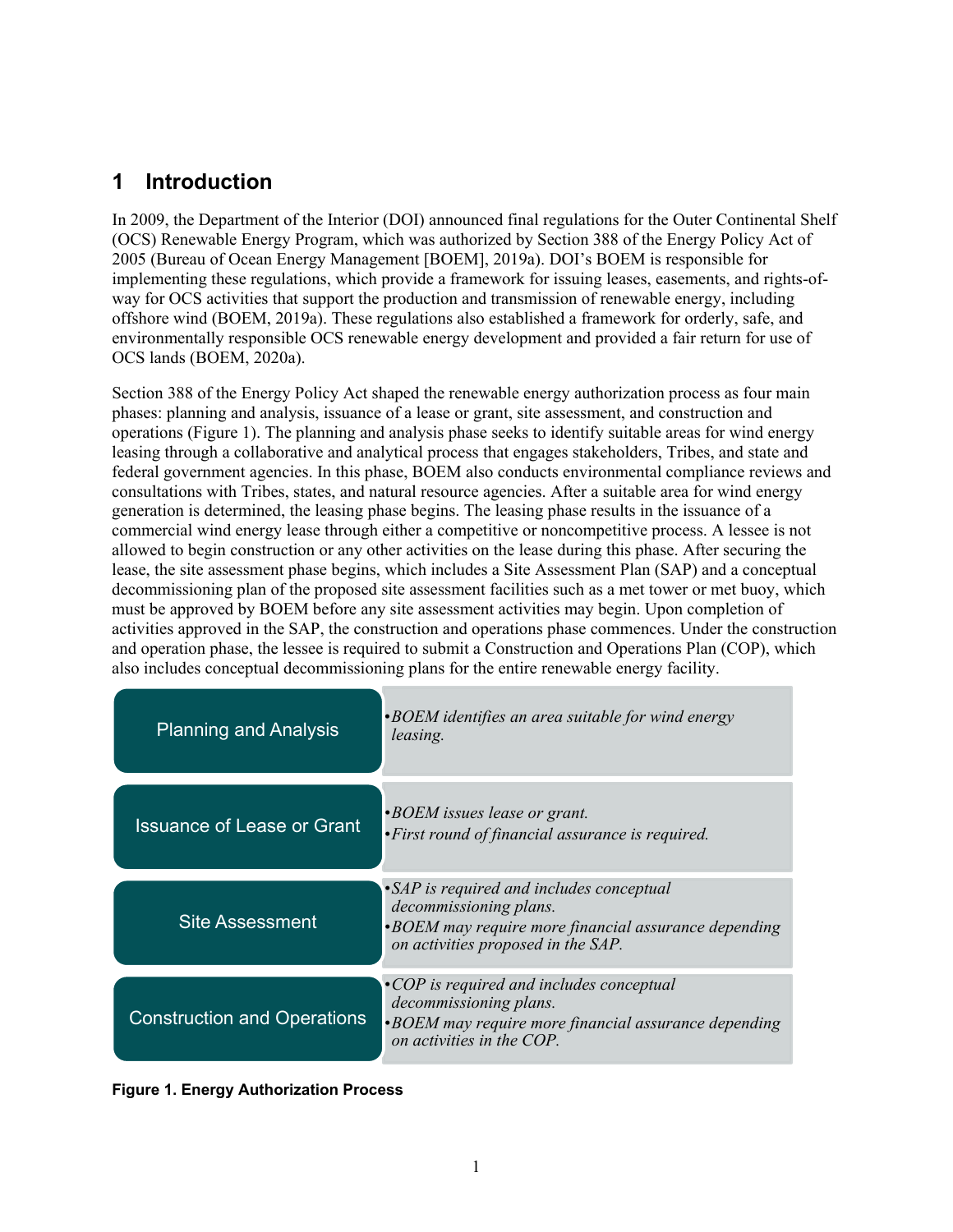After the COP is approved by BOEM and a Facility Design Report and Fabrication and Installation Report (FDR/FIR) have been submitted to BOEM (and BOEM has no objections to it), the lessee may begin constructing and operating their offshore wind facility (OWF) until the termination of their lease (BOEM, 2019a). Upon termination of the lease, the lessee is given two years to fully decommission their operations on the OCS, unless BOEM has authorized the facilities and installations to remain in place or be converted to an artificial reef. Decommissioning, as defined by BOEM, is the removal of all facilities, installations, and other devices permanently or temporarily attached to the seabed on the OCS to a depth of 15 feet below the mudline and must be complete within two years following the termination of a lease or grant (30 Code of Federal Regulations [CFR] §585.433, §585.910).

The Energy Policy Act also established specific financial security requirements for OCS projects and requires the lessee to provide a surety bond or other form of financial assurance (Congressional Research Service, 2021). A \$100,000 basic lease-specific bond, or another BOEM-approved financial assurance of the same value, is required upon issuance of the lease, and more bonds or BOEM-approved financial assurances are required throughout the aforementioned phases (Gaffney & Marriott, 2018). Ultimately, the sum of all the lessee's financial assurances will cover the estimated decommissioning costs of an offshore wind development and, upon termination of the lease, this sum is returned to the lessee or grantee to be used for decommissioning (Department of Energy, 2016).

This report provides an overview of the processes, regulatory requirements, and financial assurances imposed by BOEM for decommissioning OWFs on the OCS. The purpose is to provide the basic steps that BOEM requires leaseholders to follow to ensure offshore wind structures are properly removed following the termination of operations. This report is a living document and will be updated as new information becomes available.

# <span id="page-7-0"></span>**2 Overview of Conceptual Decommissioning Plans**

This section examines the BOEM regulations pertaining to and required documentation of conceptual decommissioning plans prior to and during the construction of OWFs and other necessary related structures. BOEM defines conceptual decommissioning as general concepts and procedures proposed for the decommissioning of all installed components (BOEM, 2019b). BOEM's approval of any conceptual decommissioning plans submitted within the sections discussed below is not approval to carry out decommissioning activities, as explained in Section 3; rather it is approval to commence site assessment, general, or construction and operations activities unrelated to decommissioning and site clearance.

#### <span id="page-7-1"></span>**2.1 Site Assessment**

The site assessment phase includes the submission of a detailed SAP, which contains the lessee's proposal and timeline for the construction, installation, and decommissioning of meteorological towers, meteorological buoys, and other installations that may help the lessee assess what activities should be conducted on the leasehold (BOEM, 2019a). During the site assessment phase, the lessee may conduct site characterization surveys and studies to better understand how to mitigate the effects on avian and marine species (BOEM, 2019a). In addition to discussing removal and site clearance activities for meteorological towers and buoys, the SAP's conceptual decommissioning plans must also include the nature, intensity, and duration of disturbances to the sea bottom, an evaluation of biological resources and potential impacts to them, impacts to water quality and benthic footprint, and environmental monitoring methods. For a complete list of conceptual decommissioning requirements in the SAP, refer to the BOEM guidance document, *Guidelines for Information Requirements for a Renewable Energy SAP* (BOEM, 2019b). The SAP, including the conceptual decommissioning plans, must be approved by BOEM before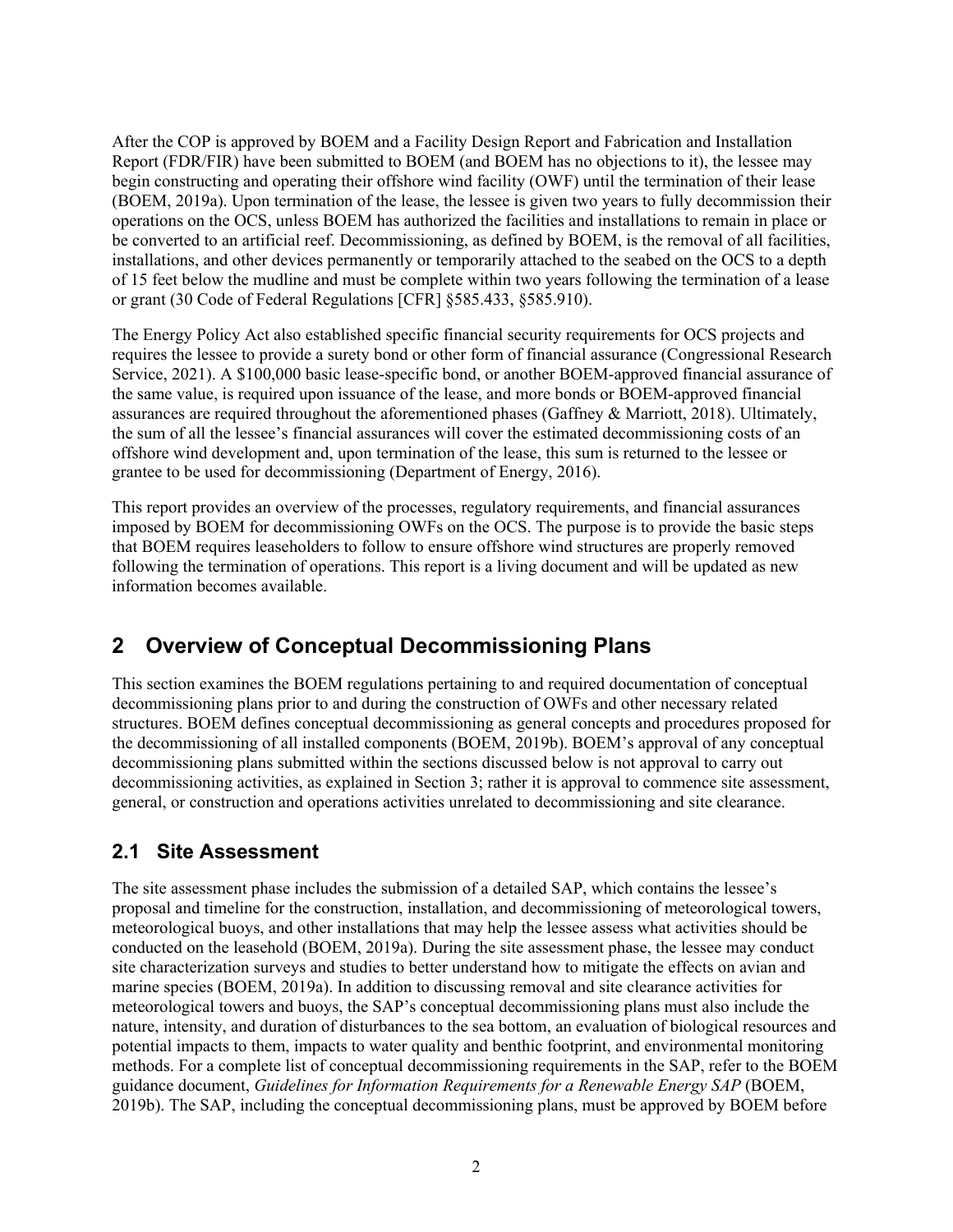the lessee conducts any assessments on their lease (BOEM, 2019a). Upon completion of SAP activities, BOEM may determine that certain installations are necessary to the function and operation of the OWF, so the lessee will not be required to decommission those structures until the expiration of the lease. For all installations deemed unnecessary, BOEM requires that the lessee commence the decommissioning process when SAP activities are completed (30 CFR §585.618).

Depending on the complexity, number, and location of facilities in the SAP, BOEM may determine that a second financial assurance is required prior to SAP approval (Gaffney & Marriott, 2018). The price of this assurance is dependent on factors described in the SAP. If the lessee deviates from the BOEMapproved activities in their SAP or fails to decommission the necessary installations in the given timeline, then BOEM will call for the forfeiture of the bond and revoke the lease. Regardless, if the bond is revoked or the lease is terminated, the lessee is still liable for all removal and disposal costs and any damages or injuries that might result from their failure to decommission (30 CFR §585.433).

## <span id="page-8-0"></span>**2.2 General Activities**

Although not one of the main phases under the Energy Policy Act, general activities are applicable to limited leases, Rights-of-Way (ROW) grants, and Right-of-Use and Easement (RUE) grants and are often used in lieu of a SAP (Gaffney & Marriott, 2018). A limited lease is required for activities that support the production of energy but do not result in the production of electricity for sale or distribution beyond a certain threshold (BOEM, 2016). A ROW grant authorizes the connection of renewable energy facilities that are not located on the OCS to the electrical grid via transmission lines located on the OCS (BOEM, 2016). For example, the Block Island Wind Farm is located in state waters but transmission to the mainland crosses the OCS. A RUE grant authorizes the construction and maintenance of facilities or installations that support the production, transportation, or transmission of energy produced from a lease in the OCS (BOEM, 2016).

If the lessee is required to submit a General Activities Plan (GAP), the GAP should describe how they will construct and operate their facilities in a limited lease, ROW, or RUE and includes a project timeline and description of construction activities for all planned facilities, associated activities, and conceptual decommissioning plans (BOEM, 2016). The lessee may not conduct activities on their lease or grant until BOEM has approved the GAP. Additionally, a \$300,000 bond or financial assurance is required for a limited lease, ROW grant, or RUE grant, or an amount sufficient to guarantee compliance with the terms and conditions of the limited lease or grant (Gaffney & Marriott, 2018). If the lessee does not follow the terms of their lease or grant, strays from the approved GAP activities, or fails to decommission according to the pre-approved timeline, then BOEM has the authority to confiscate the financial assurance and hold the lessee liable for all remaining costs and damages (30 CFR §585.433).

# <span id="page-8-1"></span>**2.3 Construction and Operations**

The construction and operations phase consists of the submission of a COP, which is the plan and timeline for the construction, operation, and conceptual decommissioning of an OWF on the lease (BOEM, 2019a). This phase and the submission of the COP generally occurs after the SAP has been approved by BOEM. In order to gain approval and begin construction of the OWF, the COP must undergo environmental and technical reviews and the lessee must make any required modifications (BOEM, 2019a). Conceptual decommissioning plans in the COP must include broad coverage of not only deconstruction and site clearance activities, but also potential impacts to the surrounding environment and potential mitigation measures. Operational conceptual decommissioning plans include methods of removal and site clearance for all management systems and structures, platforms, shore connections and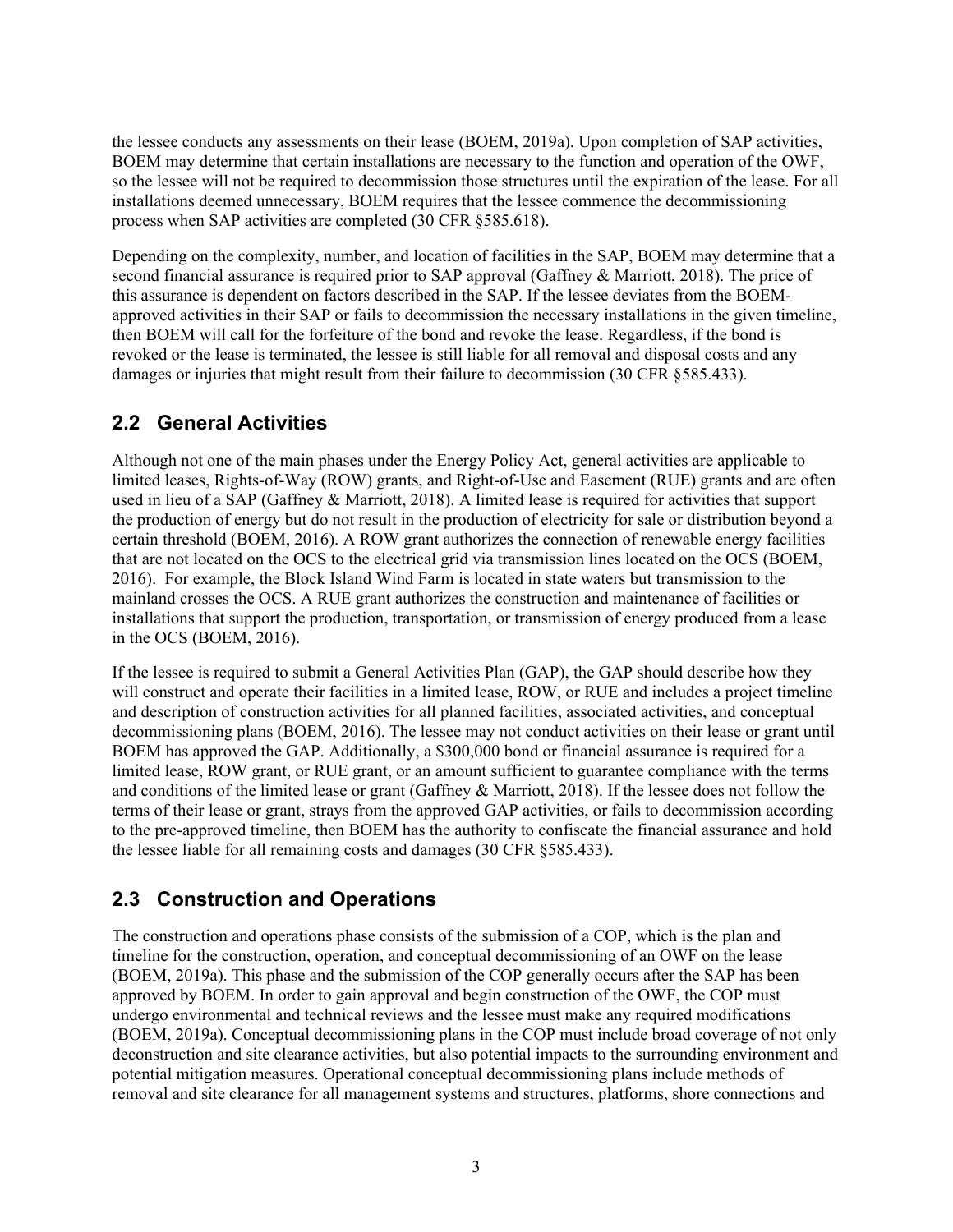sea-bottom appurtenances, and all bottom-founded and installed structures. Other topics covered in the COP's decommissioning plans are noise and vibration levels, chemical use and management, potential discharges to the sea, and air, electrical systems, and power requirements. For a complete list of BOEM's conceptual decommissioning plan requirements for a COP, see BOEM's *Information Guidelines for a Renewable Energy COP* (BOEM, 2020b).

Before the installation of any facility in the lease area, the lessee must pay a third form of financial assurance (Gaffney & Marriott, 2018). BOEM contracts with an experienced third-party to prepare detailed cost estimates to decommission each project based on details provided in the COP and the FDR/FIR. The estimate assumes that all facilities will be removed from the seafloor to a minimum depth of 15 feet below the mudline and makes assumptions on nearby ports of operations and vessels to perform the work. Estimates also include administrative and other management costs incurred by BOEM to contract out the work (BOEM, 2021). These estimates determine the amount of financial assurance requirements necessary to meet all accrued lease obligations, each on a case-by-case basis (30 CFR §585.517). If the lessee deviates from their BOEM-approved COP or fails to decommission in the given timeline, the ramifications are identical to that in the SAP. BOEM will call for the forfeiture of the bond and revoke the lease. Regardless, if the assurance is revoked or lease is terminated, the lessee is still liable for all removal and disposal costs and any damages or injuries that might result from their failure to decommission (30 CFR §585.433).

# <span id="page-9-0"></span>**3 Decommissioning Process**

Decommissioning obligations are accrued by the lessee or grantee upon acceptance and signature of the lease or grant and are maintained by the lessee or grantee until the decommissioning process is completed or there has been a BOEM-approved transfer of the lease or grant (30 CFR §585.901). The decommissioning process is relatively standard regardless of when the process begins or whether it is a standard commercial lease, limited lease, ROW grant, or RUE grant. The decommissioning process is made up of the following three distinct stages: decommissioning application, decommissioning notice, and the final notice. These procedures ensure that an OWF on the OCS will be fully decommissioned and the site will be cleared through both regulatory requirements and the incentive of reimbursement of past financial assurances (Figure 2). The regulatory requirements include compliance with the National Environmental Policy Act, Endangered Species Act, Magnuson-Stevens Fishery Conservation and Management Act, Coastal Zone Management Act and other Federal, state, and local regulations. BOEM will prepare an environmental assessment and consult with other agencies to ensure compliance.

#### <span id="page-9-1"></span>**3.1 Decommissioning According to GAP/COP Timeline**

As early as 2 years before the expiration of the lease or as late as 90 days after the expiration, the lessee must submit a decommissioning application to BOEM for approval and may not commence decommissioning activities until approval is administered (30 CFR §585.905). The decommissioning application must include identification and description of the facilities, cables, and/or pipelines designated for removal; a proposed decommissioning schedule; a description of removal methods and procedures; and plans for the transportation and disposal or salvage of decommissioned materials (30 CFR §585.906). For a complete list of decommissioning application requirements, see 30 CFR §585.906. BOEMapproved conceptual decommissioning plans submitted in the SAP, GAP, and COP are no longer applicable, only the unique decommissioning application. After BOEM approves the decommissioning application, the lessee must submit a separate decommissioning notice at least 60 days before beginning any activities related to decommissioning (30 CFR §585.908). The decommissioning notice must include a description of any changes to the approved methods and procedures in the decommissioning application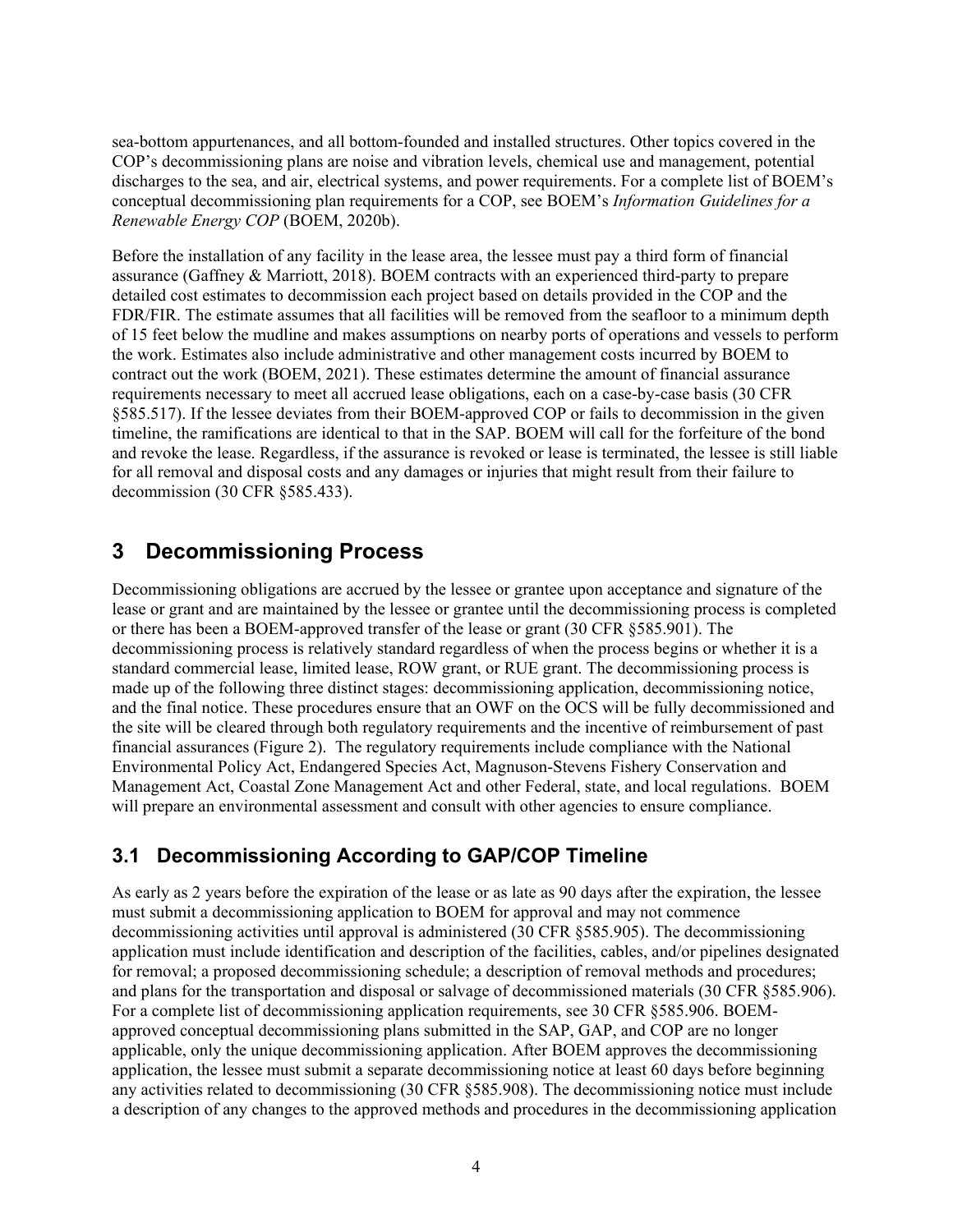and an updated decommissioning schedule (30 CFR §585.908). The lessee must also provide BOEM with any coordination efforts made with affected states, local, and Tribal governments (30 CFR §585.902). Upon termination of the lease or grant, the lessee has 2 years to remove all facilities, projects, cables, pipelines, and obstructions and clear the seafloor of all obstructions created by activities on the lease, including a project easement or grant, to a depth of 15 feet below the mudline (30 CFR §585.433, §585.910). Within 60 days after the removal of any facility, cable, or pipeline, a final notice must be submitted to BOEM verifying site clearance. The notice must include a summary of removal activities and description of any mitigation measures (30 CFR §585.912).

| Decommissioning<br>Application   | •Includes identification and description of everything being<br>removed, a timeline/schedule, description of removal methods,<br>and plans for transportation and disposal or salvage. |
|----------------------------------|----------------------------------------------------------------------------------------------------------------------------------------------------------------------------------------|
| Decommissioning<br><b>Notice</b> | •Includes descriptions of any changes made since the<br>decommissioning application approval and an updated<br>schedule.                                                               |
| <b>Final Notice</b>              | • Notification to BOEM upon completion of decommissioning<br>process.                                                                                                                  |

<span id="page-10-0"></span>**Figure 2. Decommissioning Following Termination of a Lease**

# **3.2 Decommissioning Prior to GAP/COP Timeline**

Any time a commercial lease ceases operation without an approved suspension, the lessee must notify BOEM within five business days. If operations cease for an indefinite period of time which extends longer than six months, BOEM has the authority to cancel the lease, thus forcing the lessee to commence the decommissioning process (30 CFR §585.635, §585.656). Other than this condition, the process and timeline for decommissioning prior to the termination of a lease or grant is the same as if it were to occur as scheduled. The decommissioning application must first gain BOEM approval, then the decommissioning notice must be submitted along with any proof of coordination efforts with affected states, local, and Tribal governments (30 CFR §585.902). The decommissioning application and decommissioning notice must include the details referenced in Section 3.1 as well as the additional requirements found in 30 CFR §585.906 and §585.908. The lessee has 2 years to remove all facilities, projects, cables, pipelines, and obstructions and clear the seafloor of all obstructions created by activities on the lease, including a project easement or grant, to a depth of 15 feet below the mudline (30 CFR §585.433, §585.910). Upon the removal of facilities, cables, and pipelines, a final notice must be submitted to BOEM within 60 days. The final notice must contain the information specified in Section 3.1, Section 3.3, and any additional requirements found in 30 CFR §585.910 and §585.912.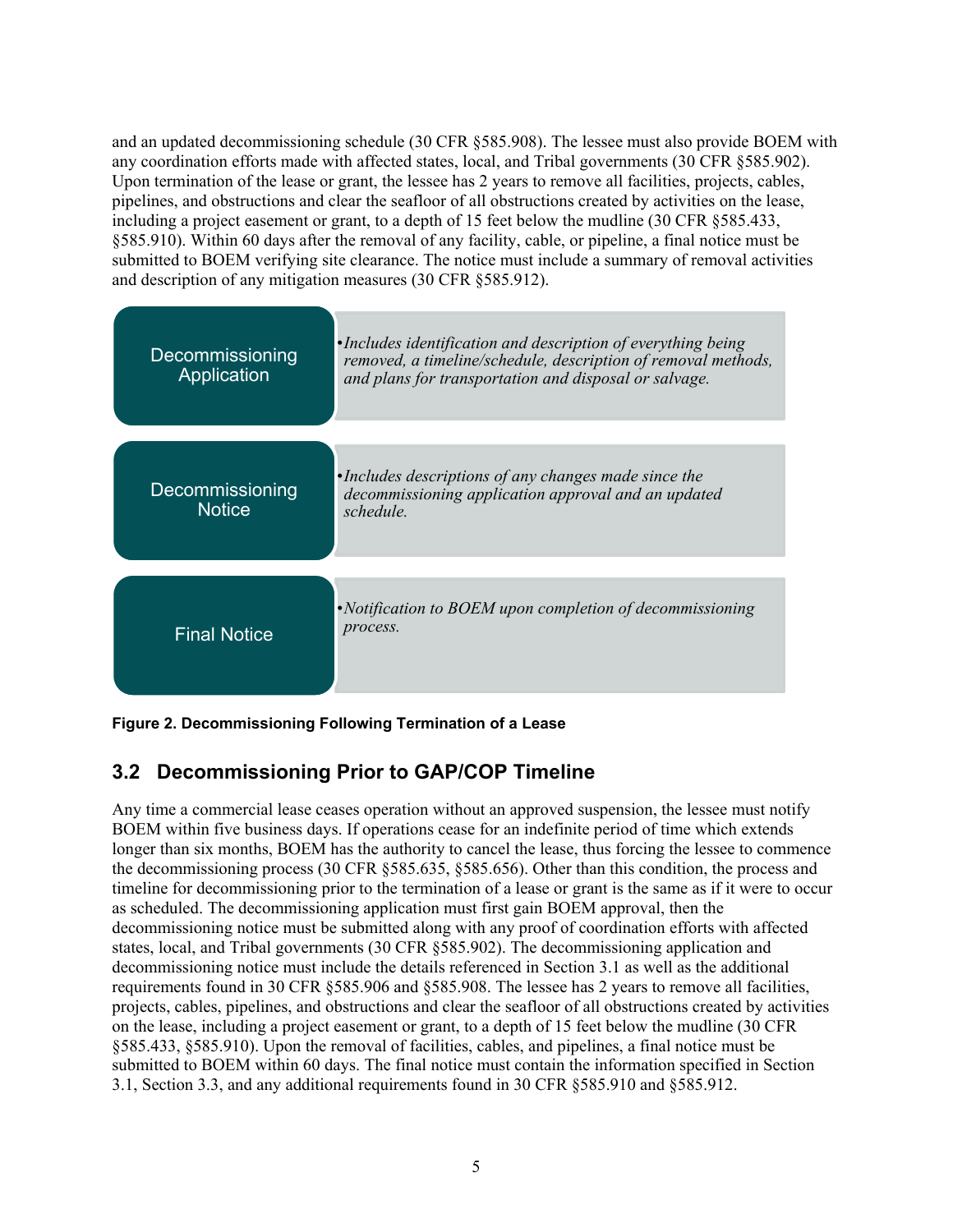#### <span id="page-11-0"></span>**3.3 Failure to Decommission**

If a lessee fails to decommission an installation, BOEM has additional assurances that the process will still be conducted regardless of the lessees failure to act. BOEM will issue all relevant parties a notice of noncompliance explaining the failure to comply with their decommissioning application and/or decommissioning notice, how to comply, and the time constraints in which compliance must be met. If the lessee or grantee fails to comply within the given timeline, BOEM has the authority to call for the forfeiture of the financial assurance. After this, BOEM holds the lessee or grantee liable for all removal and disposal costs and any accidents or damages that occur from their failure to decommission. If it is determined that the lessee's or grantee's failure to decommission on schedule caused serious or irreparable damage to natural resources, wildlife, human safety, surrounding ecosystems, or objects of historical or archaeological significance, then BOEM may assess civil or criminal penalties as authorized by Section 24 of the OCS Lands Act (30 CFR §585.400).

#### <span id="page-11-1"></span>**3.4 Alternatives to Decommissioning**

BOEM may allow alternatives to decommissioning where appropriate and on a case-by-case basis. The two main options, if a lessee wants to consider an alternative to decommissioning, are remain in place or be converted to an artificial reef. BOEM may authorize facilities on the OCS to remain in place for several reasons, but each request is handled on a case-by-case basis. Factors BOEM takes into consideration when deciding whether a facility may be exempt from decommissioning and remain in place may include potential adverse impacts to the surrounding marine environment, competing uses of the OCS, and impacts to national defense and security. Any departure from decommissioning requirements and supporting rationale must be consistent with the applicable sections of the OCS Lands Act. In the decommissioning application, the lessee may also request that certain facilities be converted into an artificial reef to provide marine habitat. Even if BOEM determines that a facility may remain in place, the former lessee remains liable for future decommissioning, unless satisfactory evidence is provided showing that another entity has assumed that responsibility and secured sufficient financial assurances (30 CFR §585.909).

# <span id="page-11-2"></span>**4 Conclusion**

BOEM's ability to guarantee that a lessee or grantee can efficiently decommission their OWF on the OCS comes from BOEM's stringent regulations and comprehensive system of financial assurances working cohesively. BOEM requires transparency regarding decommissioning plans throughout the entire process, as seen in the SAP, GAP, COP, and decommissioning application. At the same time, BOEM continuously updates the total amount of financial assurance required as plans are approved. BOEM's current decommissioning financial assurance regulations require the lessee or grantee to submit financial assurance covering the anticipated decommissioning costs and, upon termination of the lease, this sum is returned to the lessee or grantee to be used for decommissioning (Department of Energy, 2016). As stated previously, if a lessee or grantee does not comply with BOEM's decommissioning regulations or timeline, BOEM has the authority to confiscate the financial assurance while still holding the lessee or grantee financially, not operationally, responsible (30 CFR §585.433). This means the lessee or grantee could pay double their anticipated costs to decommission, thus making it financially irresponsible to deviate from BOEM-approved plans or noncompliance with BOEM timelines. Ultimately, the financial assurance and transparency required by BOEM ensures that decommissioning will occur, regardless of whether or not the lessee or grantee complies.